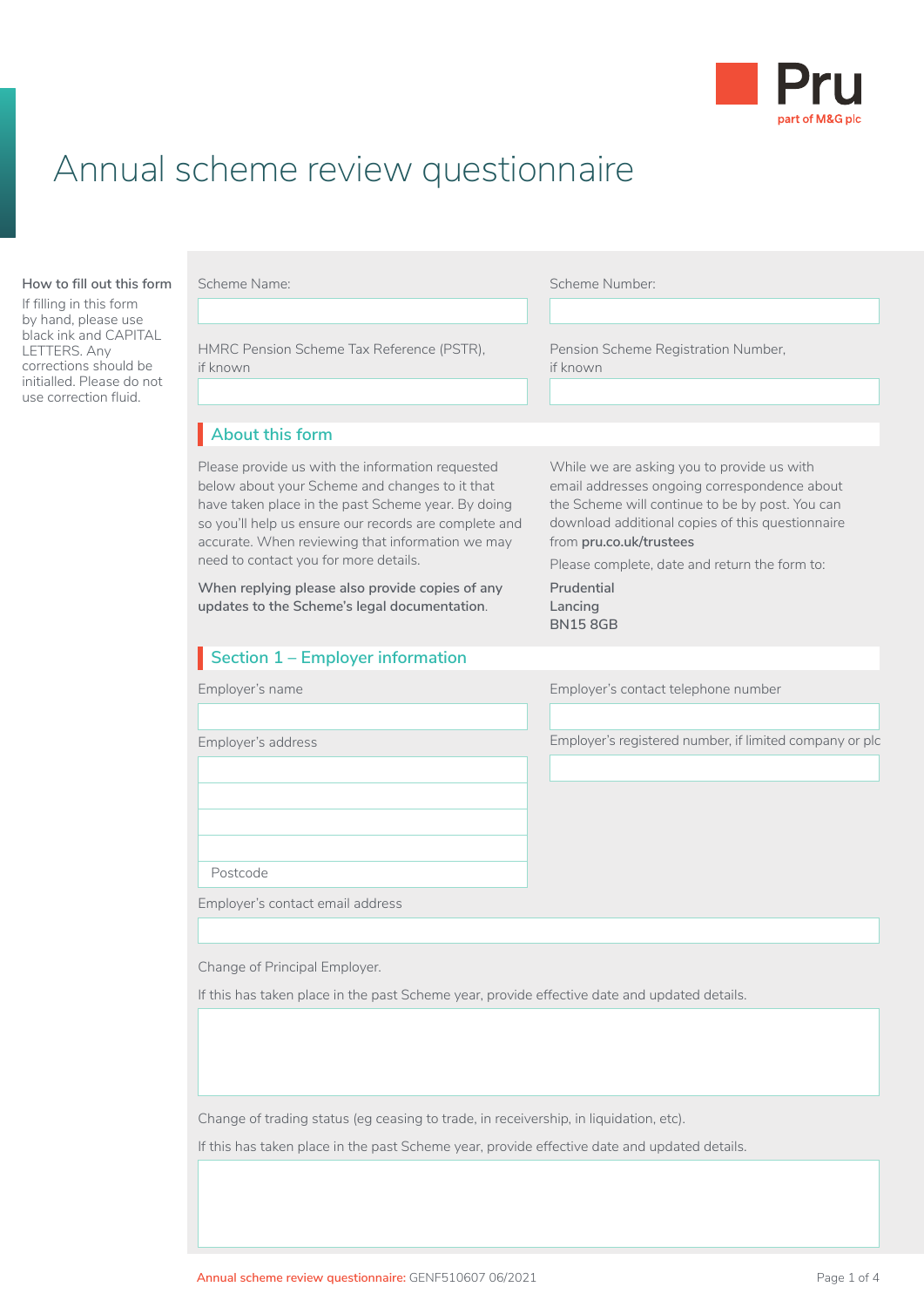## **Section 1 – Employer information – continued**

Change of employer status (eg sole trader to partnership, or limited company to plc).

If this has taken place in the past Scheme year, provide effective date and updated details.

If the employer is a partnership, have any of the partners changed?

If this has taken place in the past Scheme year, provide effective date and updated details, include their names and addresses.

## **Section 2 – Trustee information**

**If the Employer is the sole Scheme Trustee, tick this box and move onto Section 3 where only one set of signatures is needed.**

**Complete this section if there are Scheme Trustees other than the Employer.**

| Trustee's full name                                                                     | Trustee's contact telephone number                     |
|-----------------------------------------------------------------------------------------|--------------------------------------------------------|
|                                                                                         |                                                        |
| Trustee's full address                                                                  | Trustee's registered number, if limited company or plc |
|                                                                                         |                                                        |
| Postcode                                                                                |                                                        |
| Trustee's contact email address                                                         |                                                        |
|                                                                                         |                                                        |
| Trustee's full name                                                                     | Trustee's contact telephone number                     |
| Trustee's full address                                                                  | Trustee's registered number, if limited company or plc |
|                                                                                         |                                                        |
|                                                                                         |                                                        |
| Postcode                                                                                |                                                        |
| Trustee's contact email address                                                         |                                                        |
|                                                                                         |                                                        |
| Provide the following information about any changes to Trustees in the past Scheme year |                                                        |
| Effective date of change                                                                | Nature of change - appointment or resignation          |
| MMY<br>D<br>D                                                                           |                                                        |
| Trustee's full name                                                                     | Trustee's registered number, if limited company or plc |
|                                                                                         |                                                        |

□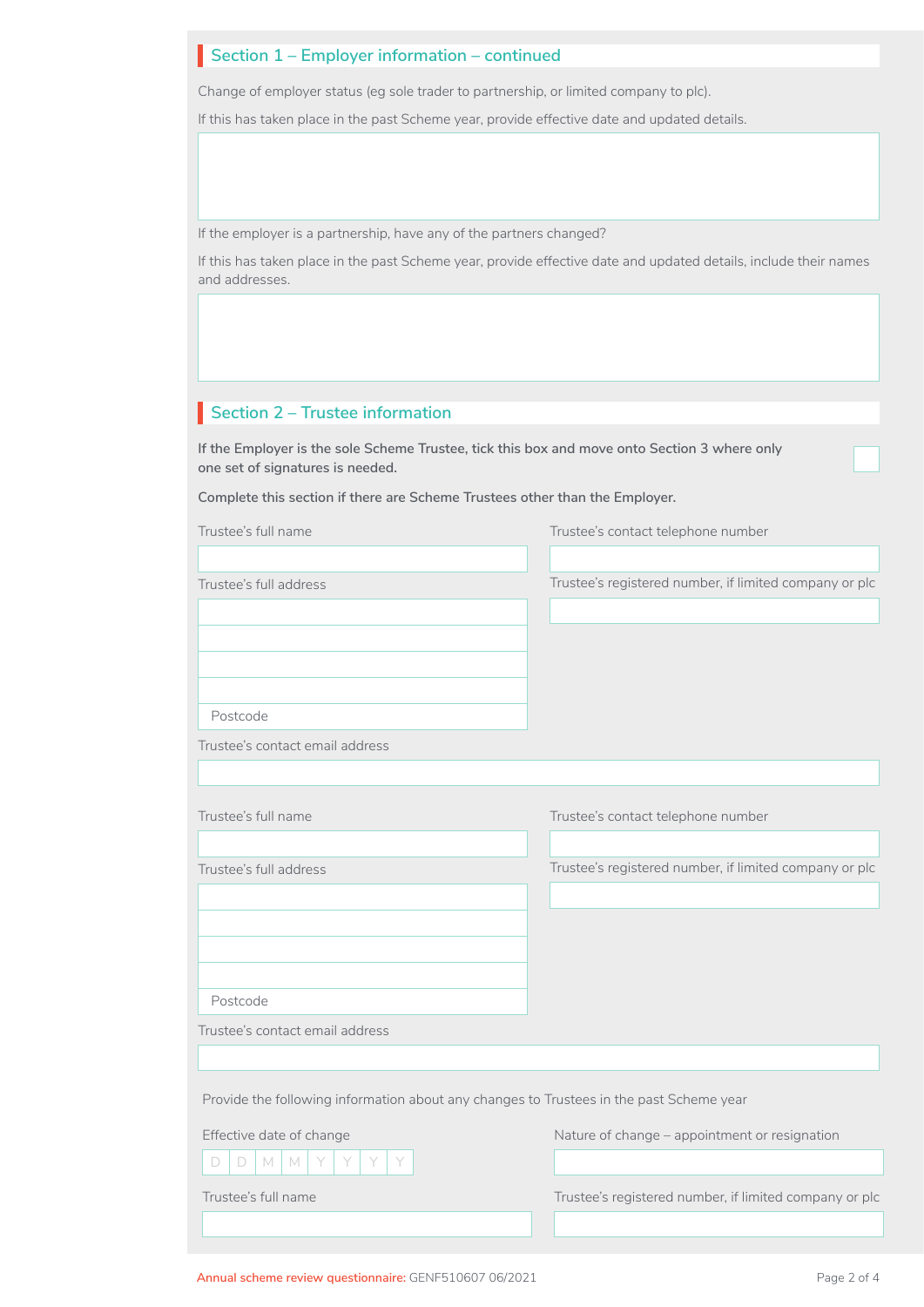## **Section 2 – Trustee information – continued** I

Trustee's full address Postcode

Confirmation if a copy of deed is enclosed; **records cannot be updated without a copy**

□

□

Confirmation if a specimen deed is required

Please continue on a separate sheet of paper, if necessary.

## **Section 3 – Declaration**

Once this document has been fully completed, the following declaration must be signed by:

Two representatives of the Employer and, if the Employer is not the sole Scheme Trustee, also by all the other Trustees of the Scheme (or an authorised representative), in the space provided.

Please remember to date the form.

We the undersigned confirm the information provided in this questionnaire is true and correct. We undertake to inform Prudential immediately:

- (i) of any change of name and/or address of any employer or Trustee;
- (ii) any change of employer under the Scheme;
- (iii) the proposed appointment of any new Trustee to the Scheme;
- (iv) the removal or resignation of any existing Trustee; and
- (v) any other material Scheme change eg change of Scheme name.

| Full name                                                                                     | Full name                            |  |
|-----------------------------------------------------------------------------------------------|--------------------------------------|--|
|                                                                                               |                                      |  |
| Position                                                                                      | Position                             |  |
|                                                                                               |                                      |  |
| Signature                                                                                     | Signature                            |  |
|                                                                                               |                                      |  |
| For and on behalf of the Employer                                                             | For and on behalf of the Employer    |  |
| (and Scheme Trustee, if appropriate)                                                          | (and Scheme Trustee, if appropriate) |  |
| Please provide the following signatures, only if the Employer is not the sole Scheme Trustee. |                                      |  |
| Trustee's full name                                                                           | Trustee's full name                  |  |
|                                                                                               |                                      |  |
| Position                                                                                      | Position                             |  |
|                                                                                               |                                      |  |
| Signature                                                                                     | Signature                            |  |
|                                                                                               |                                      |  |
|                                                                                               |                                      |  |
| Trustee's full name                                                                           | Trustee's full name                  |  |
|                                                                                               |                                      |  |
| Position                                                                                      | Position                             |  |
|                                                                                               |                                      |  |
| Signature                                                                                     | Signature                            |  |
|                                                                                               |                                      |  |
|                                                                                               |                                      |  |
|                                                                                               |                                      |  |